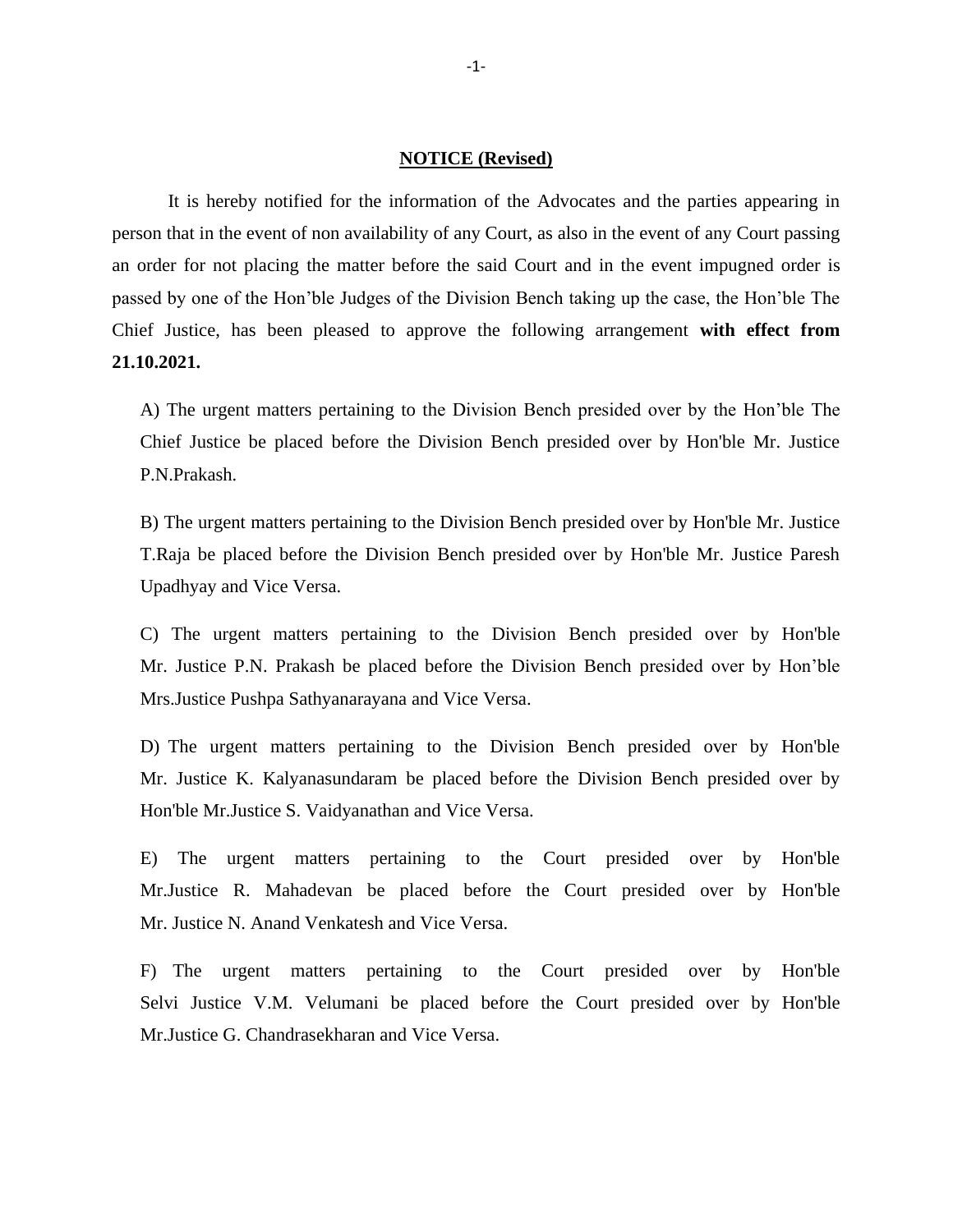G) The urgent matters pertaining to the Court presided over by Hon'ble Mr.Justice V.Parthiban be placed before the Court presided over by Hon'ble Mr. Justice N. Seshasayee and Vice Versa.

H) The urgent matters pertaining to the Court presided over by Hon'ble Mr. Justice R. Subramanian be placed before the Court presided over by Hon'ble Dr. Justice G.Jayachandran and Vice Versa.

I) The urgent matters pertaining to the Court presided over by Hon'ble Mr. Justice M.Govindaraj be placed before the Court presided over by Hon'ble Mrs. Justice R. Hemalatha and Vice Versa.

J) The urgent matters pertaining to the Court presided over by Hon'ble Mr. Justice M.Sundar be placed before the Court presided over by Hon'ble Mr. Justice S.M.Subramaniam and Vice Versa.

K) The urgent matters pertaining to the Court presided over by Hon'ble Mr.Justice M.S.Ramesh be placed before the Court presided over by Hon'ble Mr. Justice R. Mahadevan.

L) The urgent matters pertaining to the Court presided over by Hon'ble Dr.Justice Anita Sumanth be placed before the Court presided over by Hon'ble Mr. Justice C.Saravanan and Vice Versa.

M) The urgent matters pertaining to the Court presided over by Hon'ble Mr.Justice P.Velmurugan be placed before the Court presided over by Hon'ble Mr.Justice M.Nirmal Kumar and Vice Versa.

N) The urgent matters pertaining to the Court presided over by Hon'ble Mr.Justice C.V. Karthikeyan be placed before the Court presided over by Hon'ble Mr.Justice M.Dhandapani and Vice Versa.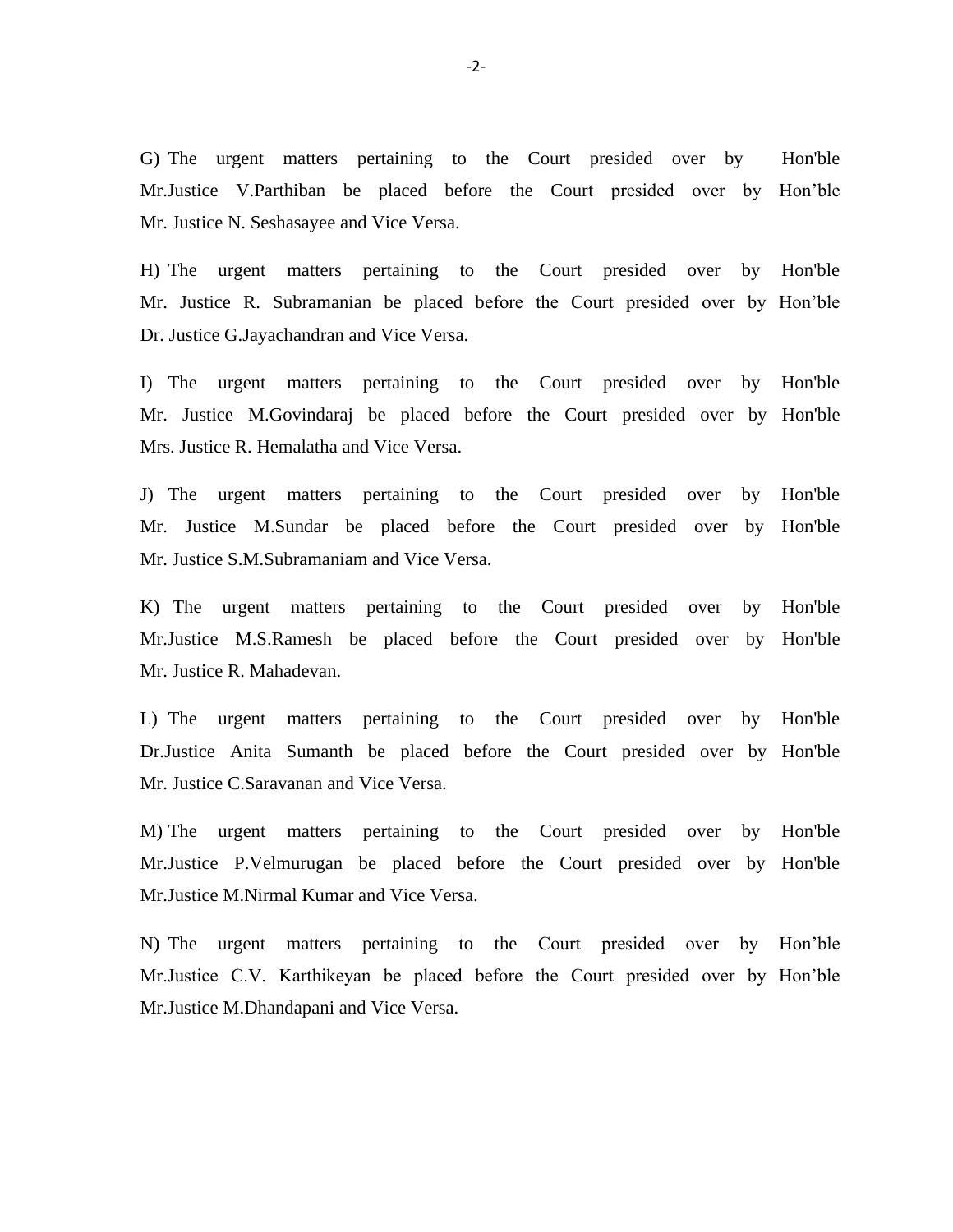O) The urgent matters pertaining to the Court presided over by Hon'ble Mr. Justice RMT.Teekaa Raman be placed before the Court presided over by Hon'ble Mr. Justice P.Velmurugan.

P) The urgent matters pertaining to the Court presided over by Hon'ble Mr.Justice N.Sathish Kumar be placed before the Court presided over by Hon'ble Dr. Justice G. Jayachandran.

Q) The urgent matters pertaining to the Court presided over by Hon'ble Mrs.Justice V.Bhavani Subbaroyan be placed before the Court presided over by Hon'ble Mr.Justice G.K.Ilanthiraiyan and Vice Versa.

R) The urgent matters pertaining to the Court presided over by Hon'ble Mr.Justice Abdul Quddhose be placed before the Court presided over by Hon'ble Mr.Justice G. Chandrasekharan.

S) The urgent matters pertaining to the Court presided over by Hon'ble Ms.Justice P.T.Asha be placed before the Court presided over by Hon'ble Mrs.Justice S. Kannammal and Vice Versa.

**T) The urgent matters pertaining to the Court presided over by Hon'ble Mr.Justice Krishnan Ramasamy be placed before the Court presided over by Hon'ble Ms.Justice R.N.Manjula and Vice Versa.** 

**U) The urgent matters pertaining to the Court presided over by Hon'ble Mr.Justice A.A.Nakkiran be placed before the Court presided over by Hon'ble Mrs.Justice T.V.Thamilselvi and Vice Versa.** 

This would also include the matters in which any Division Bench passes an order not to place any particular matter before a bench of which one of the Hon'ble Judges is a member or a Hon'ble Single Judge passes an order "Not before me" or "Post before some other Bench" etc.